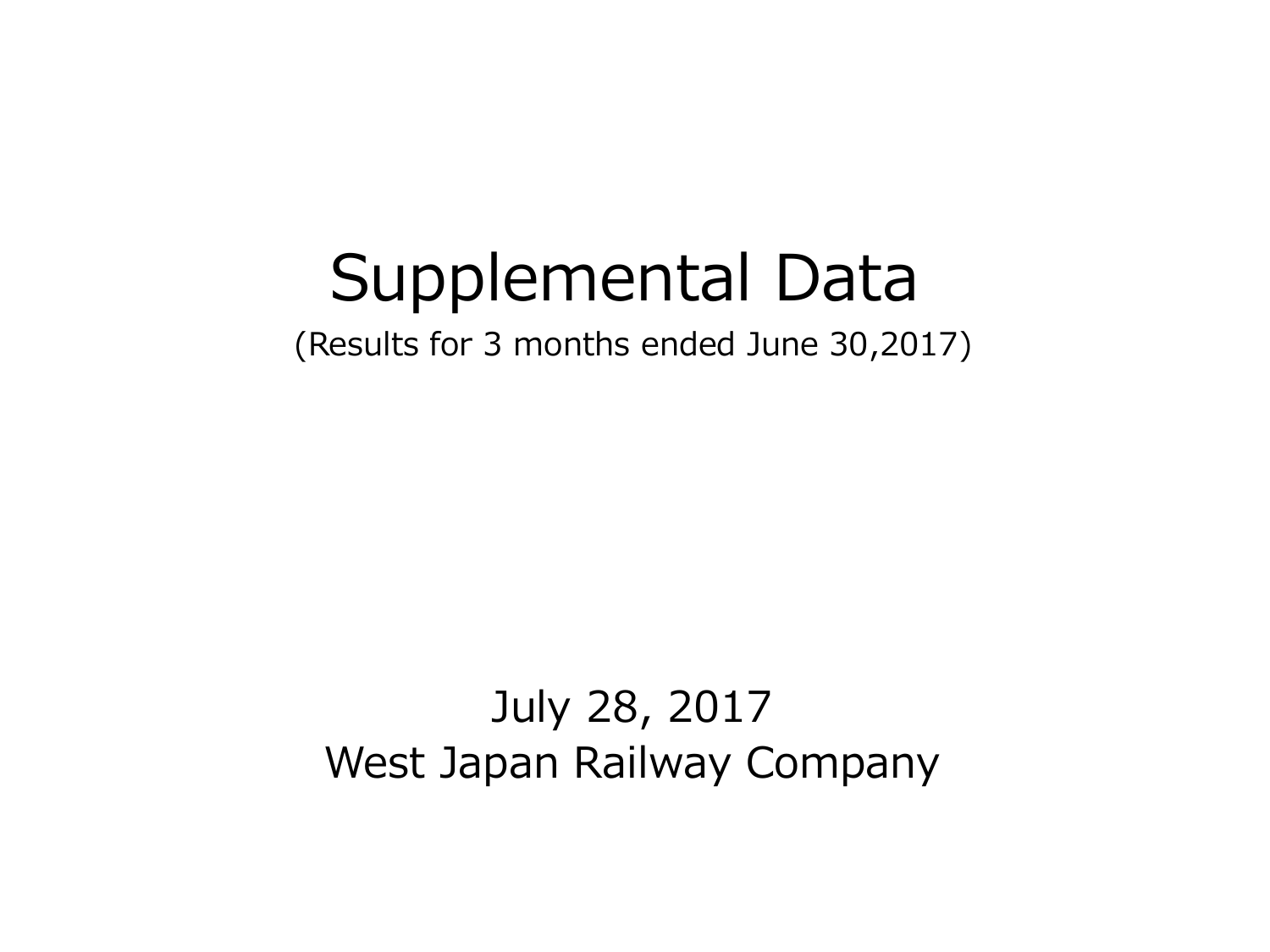|                                         |                   |                   |                         |               |                |                              |                         | ¥ Billions |
|-----------------------------------------|-------------------|-------------------|-------------------------|---------------|----------------|------------------------------|-------------------------|------------|
|                                         | 3 months<br>ended | 3 months<br>ended | YoY                     |               | <b>Results</b> | <b>Forecasts</b><br>FY2018.3 | YoY                     |            |
|                                         | June 30, 2016     | June 30, 2017     | Increase/<br>(Decrease) | $\frac{0}{0}$ | FY2017.3       | As of July 28*               | Increase/<br>(Decrease) | $\%$       |
|                                         | A                 | B                 | $B-A$                   | $B/A-1$       | C              | D                            | $D-C$                   | $D/C-1$    |
| 【Consolidated】                          |                   |                   |                         |               |                |                              |                         |            |
| <b>Operating Revenues</b>               | 338.1             | 352.5             | 14.3                    | 4.3           | 1,441.4        | 1,492.0                      | 50.5                    | 3.5        |
| Operating Income                        | 45.3              | 54.7              | 9.4                     | 20.9          | 176.3          | 183.5                        | 7.1                     | 4.0        |
| Recurring Profit                        | 40.5              | 50.5              | 10.0                    | 24.7          | 160.7          | 168.5                        | 7.7                     | 4.8        |
| Profit attributable to owners of parent | 27.5              | 34.7              | 7.1                     | 26.0          | 91.2           | 109.0                        | 17.7                    | 19.4       |
| [Non-Consolidated]                      |                   |                   |                         |               |                |                              |                         |            |
| <b>Operating Revenues</b>               | 229.0             | 236.2             | 7.2                     | 3.2           | 956.1          | 967.0                        | 10.8                    | 1.1        |
| <b>Transportation Revenues</b>          | 203.3             | 211.0             | 7.7                     | 3.8           | 849.6          | 859.0                        | 9.3                     | 1.1        |
| <b>Operating Expenses</b>               | 190.4             | 189.7             | (0.7)                   | (0.4)         | 820.6          | 828.0                        | 7.3                     | 0.9        |
| Personnel costs                         | 56.2              | 54.9              | (1.3)                   | (2.4)         | 223.3          | 221.5                        | (1.8)                   | (0.8)      |
| Non personnel costs                     | 84.7              | 84.6              | (0.1)                   | (0.1)         | 394.3          | 403.0                        | 8.6                     | 2.2        |
| Energy costs                            | 9.9               | 10.5              | 0.5                     | 5.4           | 40.5           | 46.5                         | 5.9                     | 14.6       |
| Maintenance costs                       | 29.0              | 27.8              | (1.1)                   | (4.0)         | 157.1          | 158.0                        | 0.8                     | 0.5        |
| Miscellaneous costs                     | 45.7              | 46.2              | 0.5                     | 1.1           | 196.6          | 198.5                        | 1.8                     | 0.9        |
| Depreciation                            | 32.6              | 33.1              | 0.4                     | 1.4           | 137.6          | 137.0                        | (0.6)                   | (0.5)      |
| Operating Income                        | 38.5              | 46.5              | 7.9                     | 20.7          | 135.4          | 139.0                        | 3.5                     | 2.6        |
| Recurring Profit                        | 33.5              | 42.0              | 8.4                     | 25.3          | 118.4          | 123.0                        | 4.5                     | 3.8        |
| Net Income                              | 23.4              | 29.1              | 5.7                     | 24.4          | 70.8           | 83.0                         | 12.1                    | 17.2       |

Note: Figures in bracket ( ) are negative values.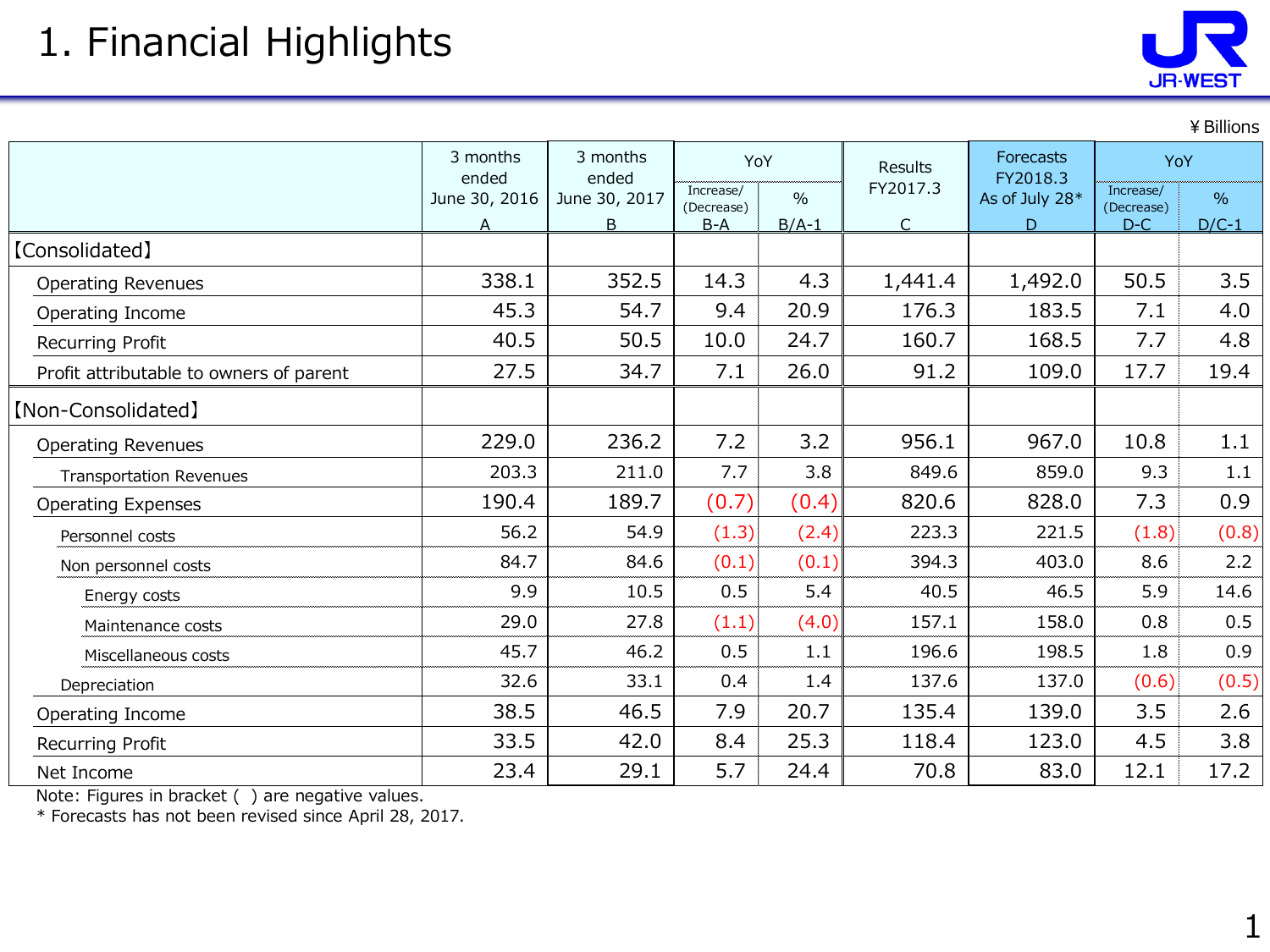## 2. Non-Consolidated Financial Results and Forecasts



¥Billions

|                                     | 3 months<br>ended | 3 months<br>ended | YoY                     |                   | Results      | <b>Forecasts</b><br>FY2018.3 |                         | YoY           |  |
|-------------------------------------|-------------------|-------------------|-------------------------|-------------------|--------------|------------------------------|-------------------------|---------------|--|
|                                     | June 30, 2016     | June 30, 2017     | Increase/<br>(Decrease) | $\frac{0}{0}$     | FY2017.3     | As of July 28*               | Increase/<br>(Decrease) | $\frac{9}{6}$ |  |
|                                     | A                 | B                 | $B-A$                   | $B/A-1$           | $\mathsf{C}$ | D                            | $D-C$                   | $D/C-1$       |  |
| <b>Operating Revenues</b>           | 229.0             | 236.2             | 7.2                     | 3.2               | 956.1        | 967.0                        | 10.8                    | 1.1           |  |
| Transportation revenues             | 203.3             | 211.0             | 7.7                     | 3.8               | 849.6        | 859.0                        | 9.3                     | 1.1           |  |
| Other                               | 25.6              | 25.2              | (0.4)                   | (1.8)             | 106.4        | 108.0                        | 1.5                     | 1.5           |  |
| <b>Operating Expenses</b>           | 190.4             | 189.7             | (0.7)                   | (0.4)             | 820.6        | 828.0                        | 7.3                     | 0.9           |  |
| Personnel costs                     | 56.2              | 54.9              | (1.3)                   | (2.4)             | 223.3        | 221.5                        | (1.8)                   | (0.8)         |  |
| Non personnel costs                 | 84.7              | 84.6              | (0.1)                   | (0.1)             | 394.3        | 403.0                        | 8.6                     | 2.2           |  |
| Energy costs                        | 9.9               | 10.5              | 0.5                     | 5.4               | 40.5         | 46.5                         | 5.9                     | 14.6          |  |
| Maintenance costs                   | 29.0              | 27.8              | (1.1)                   | (4.0)             | 157.1        | 158.0                        | 0.8                     | 0.5           |  |
| Miscellaneous costs                 | 45.7              | 46.2              | 0.5                     | 1.1               | 196.6        | 198.5                        | 1.8                     | 0.9           |  |
| Rental payments, etc.               | 7.5               | 7.5               | (0.0)                   | (0.6)             | 30.2         | 30.5                         | 0.2                     | 0.7           |  |
| Taxes                               | 9.2               | 9.5               | 0.3                     | 3.3               | 34.9         | 36.0                         | 1.0                     | 2.9           |  |
| Depreciation                        | 32.6              | 33.1              | 0.4                     | 1.4               | 137.6        | 137.0                        | (0.6)                   | (0.5)         |  |
| Operating Income                    | 38.5              | 46.5              | 7.9                     | 20.7              | 135.4        | 139.0                        | 3.5                     | 2.6           |  |
| Non-operating revenues and expenses | (4.9)             | (4.4)             | 0.4                     | (10.0)            | (17.0)       | (16.0)                       | 1.0                     | (5.9)         |  |
| Non-operating revenues              | 0.8               | 0.8               | (0.0)                   |                   | 6.1          | 6.0                          | (0.1)                   |               |  |
| Non-operating expenses              | 5.8               | 5.3               | (0.5)                   |                   | 23.1         | 22.0                         | (1.1)                   |               |  |
| <b>Recurring Profit</b>             | 33.5              | 42.0              | 8.4                     | 25.3              | 118.4        | 123.0                        | 4.5                     | 3.8           |  |
| Extraordinary profit and loss, net  | (0.2)             | (0.3)             | (0.1)                   | $\qquad \qquad -$ | (16.5)       | (3.0)                        | 13.5                    |               |  |
| Extraordinary profit                | 2.5               | 1.7               | (0.8)                   |                   | 18.3         |                              |                         |               |  |
| Extraordinary loss                  | 2.7               | 2.0               | (0.7)                   |                   | 34.9         |                              |                         |               |  |
| Net Income                          | 23.4              | 29.1              | 5.7                     | 24.4              | 70.8         | 83.0                         | 12.1                    | 17.2          |  |

Note: Figures in bracket ( ) are negative values.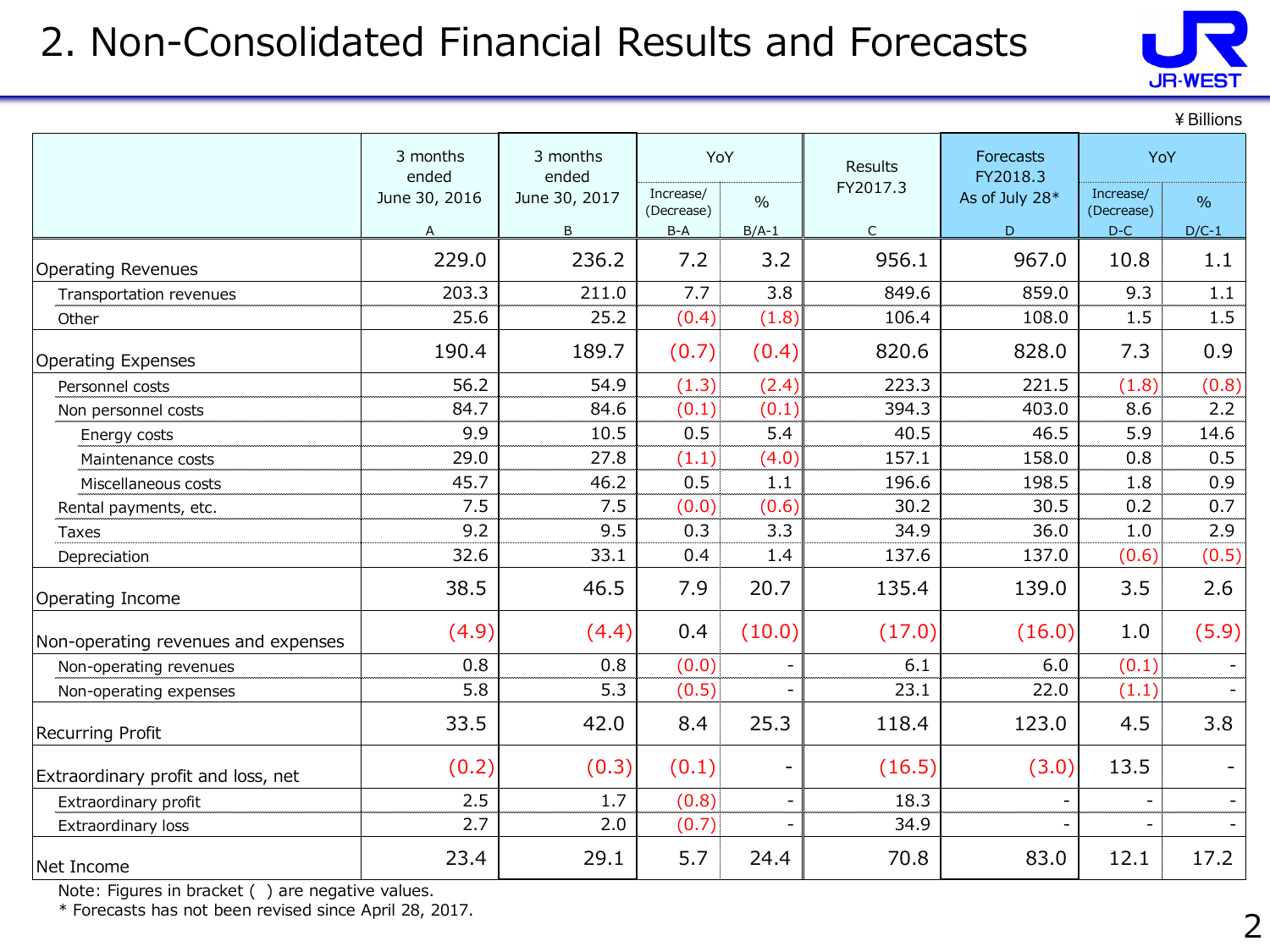#### 3. Transportation Revenues and Passenger-Kilometers Results and Forecasts



Transportation Revenues **Passenger-Kilometers** 

|                                              |          |                                                         |                    |                |                       |             |                                                         | Millions of passenger-kilometers |                  |
|----------------------------------------------|----------|---------------------------------------------------------|--------------------|----------------|-----------------------|-------------|---------------------------------------------------------|----------------------------------|------------------|
|                                              |          | Results for 3 months ended June 30<br>$(4/1 \sim 6/30)$ |                    |                | FY2018.3<br>Forecasts | YoY         | Results for 3 months ended June 30<br>$(4/1 \sim 6/30)$ |                                  |                  |
|                                              | FY2017.3 | FY2018.3                                                | YoY                | <b>Results</b> | As of July 28*        |             | FY2017.3                                                | FY2018.3                         | YoY              |
| Total                                        | 203.3    | 211.0                                                   | 7.7<br>3.8%        | 849.6          | 859.0                 | 9.3<br>1.1% | 14,243                                                  | 14,666                           | 423<br>3.0%      |
| Shinkansen                                   | 101.2    | 107.3                                                   | 6.1<br>6.0%        | 434.6          | 441.7                 | 7.1<br>1.6% | 4,658                                                   | 4,999                            | 341<br>7.3%      |
| <b>Commuter Passes</b>                       | 2.5      | 2.7                                                     | 0.2<br>8.1%        | 10.2           |                       |             | 210                                                     | 216                              | 6<br>2.9%        |
| Non-Commuter Passes                          | 98.7     | 104.6                                                   | 5.9<br>6.0%        | 424.3          |                       |             | 4,447                                                   | 4,783                            | 335<br>7.5%      |
| <b>Conventional Lines</b>                    | 102.1    | 103.7                                                   | 1.6<br>1.6%        | 415.0          | 417.2                 | 2.2<br>0.5% | 9,584                                                   | 9,667                            | 82<br>0.9%       |
| <b>Commuter Passes</b>                       | 36.6     | 36.3                                                    | (0.3)<br>(0.9%)    | 141.5          |                       |             | 5,977                                                   | 6,002                            | 25<br>0.4%       |
| Non-Commuter Passes                          | 65.4     | 67.3                                                    | 1.9<br>2.9%        | 273.5          | -                     |             | 3,607                                                   | 3,664                            | 56<br>1.6%       |
| Kansai Urban Area<br>(Kyoto-Osaka-Kobe Area) | 76.0     | 77.4                                                    | 1.4<br>1.8%        | 305.0          | 306.2                 | 1.1<br>0.4% | 7,527                                                   | 7,611                            | 83<br>1.1%       |
| <b>Commuter Passes</b>                       | 30.0     | 29.8                                                    | (0.2)<br>(0.7%)    | 116.4          |                       |             | 4,891                                                   | 4,914                            | 23<br>0.5%       |
| Non-Commuter Passes                          | 45.9     | 47.5                                                    | 1.6<br>3.5%        | 188.5          |                       |             | 2,636                                                   | 2,697                            | 60<br>2.3%       |
| <b>Other Lines</b>                           | 26.1     | 26.3                                                    | 0.2<br>0.8%        | 110.0          | 111.0                 | 1.0<br>0.9% | 2,057                                                   | 2,055                            | (1)<br>$(0.1\%)$ |
| <b>Commuter Passes</b>                       | 6.5      | 6.4                                                     | (0.1)<br>$(1.6\%)$ | 25.1           |                       |             | 1,086                                                   | 1,087                            | 0.2%             |
| Non-Commuter Passes                          | 19.5     | 19.8                                                    | 0.3<br>1.6%        | 84.9           |                       |             | 970                                                     | 967                              | (3)<br>$(0.4\%)$ |
|                                              |          |                                                         |                    |                |                       |             |                                                         |                                  |                  |

Note: Figures in bracket ( ) are negative values.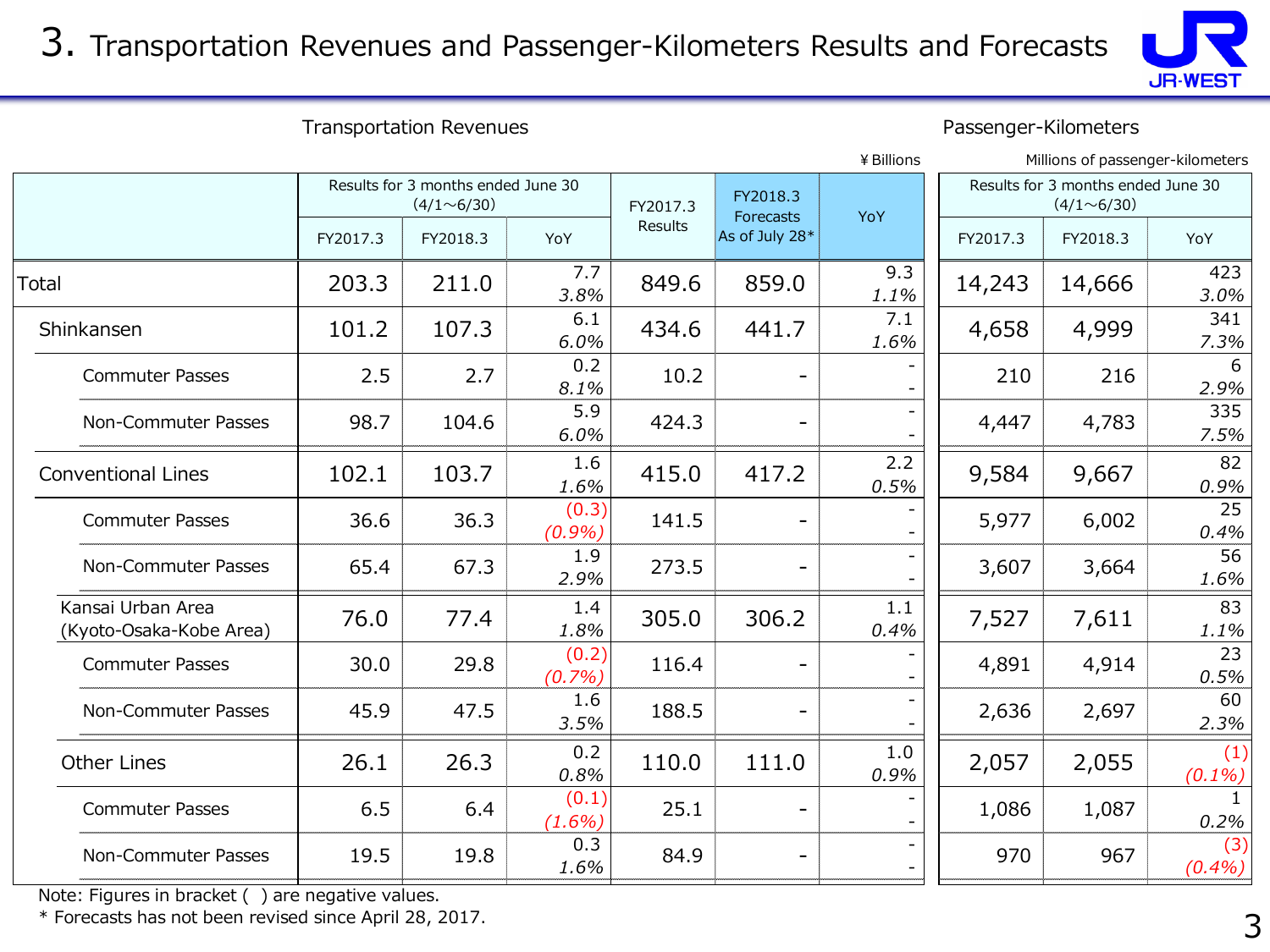## 4. Consolidated Financial Results and Forecasts



¥Billions

|                                         | 3 months<br>ended  | 3 months<br>ended  | YoY                              |                          | Results       | <b>Forecasts</b><br>FY2018.3 |                                                                                                                |                          |
|-----------------------------------------|--------------------|--------------------|----------------------------------|--------------------------|---------------|------------------------------|----------------------------------------------------------------------------------------------------------------|--------------------------|
|                                         | June 30, 2016<br>A | June 30, 2017<br>B | Increase/<br>(Decrease)<br>$B-A$ | $\frac{0}{0}$<br>$B/A-1$ | FY2017.3<br>C | As of July 28*<br>D          | YoY<br>Increase/<br>(Decrease)<br>$D-C$<br>50.5<br>43.4<br>7.1<br>0.6<br>(0.8)<br>(1.5)<br>7.7<br>19.0<br>17.7 | $\frac{9}{6}$<br>$D/C-1$ |
| <b>Operating Revenues</b>               | 338.1              | 352.5              | 14.3                             | 4.3                      | 1,441.4       | 1,492.0                      |                                                                                                                | 3.5                      |
| <b>Operating Expenses</b>               | 292.8              | 297.7              | 4.9                              | 1.7                      | 1,265.0       | 1,308.5                      |                                                                                                                | 3.4                      |
| Operating Income                        | 45.3               | 54.7               | 9.4                              | 20.9                     | 176.3         | 183.5                        |                                                                                                                | 4.0                      |
| Non-operating revenues and expenses     | (4.8)              | (4.2)              | 0.5                              | (11.2)                   | (15.6)        | (15.0)                       |                                                                                                                | (3.9)                    |
| Non-operating revenues                  | 1.1                | 1.2                | 0.0                              |                          | 8.0           | 7.2                          |                                                                                                                |                          |
| Non-operating expenses                  | 5.9                | 5.5                | (0.4)                            |                          | 23.7          | 22.2                         |                                                                                                                |                          |
| <b>Recurring Profit</b>                 | 40.5               | 50.5               | 10.0                             | 24.7                     | 160.7         | 168.5                        |                                                                                                                | 4.8                      |
| Extraordinary profit and loss, net      | (0.4)              | 0.7                | 1.2                              | $\qquad \qquad -$        | (23.0)        | (4.0)                        |                                                                                                                |                          |
| Extraordinary profit                    | 2.7                | 3.3                | 0.6                              |                          | 19.6          |                              |                                                                                                                |                          |
| Extraordinary loss                      | 3.1                | 2.6                | (0.5)                            |                          | 42.6          |                              |                                                                                                                |                          |
| Profit attributable to owners of parent | 27.5               | 34.7               | 7.1                              | 26.0                     | 91.2          | 109.0                        |                                                                                                                | 19.4                     |
| Comprehensive Income                    | 25.9               | 36.0               | 10.0                             | 38.5                     | 92.0          |                              |                                                                                                                |                          |

Note: Figures in bracket ( ) are negative values.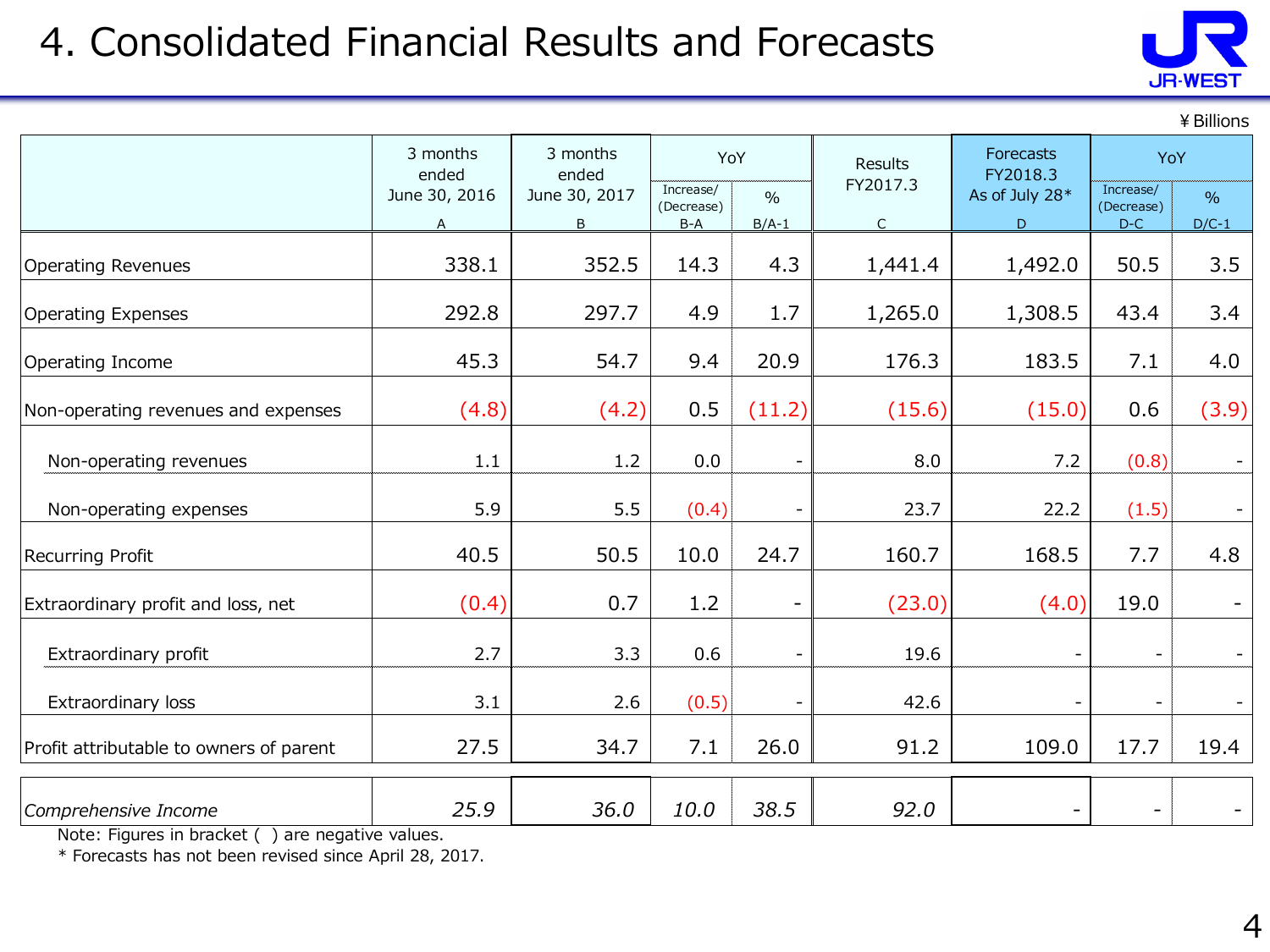

|                                   |                   |                   |                         |               |                  |                          |                          | ¥ Billions               |
|-----------------------------------|-------------------|-------------------|-------------------------|---------------|------------------|--------------------------|--------------------------|--------------------------|
|                                   | 3 months<br>ended | 3 months<br>ended |                         | YoY           | Results          | Forecasts<br>FY2018.3    | YoY                      |                          |
|                                   | June 30, 2016     | June 30, 2017     | Increase/<br>(Decrease) | $\frac{0}{0}$ | FY2017.3         | As of July $28^{*1}$     | Increase/<br>(Decrease)  | $\%$                     |
|                                   | A                 | B                 | $B-A$                   | $B/A-1$       | $\mathsf{C}$     | D                        | $D-C$                    | $D/C-1$                  |
| Operating Revenues <sup>*2</sup>  | 338.1             | 352.5             | 14.3                    | 4.3           | 1,441.4          | 1,492.0                  | 50.5                     | 3.5                      |
| Transportation                    | 222.0             | 229.7             | 7.7                     | 3.5           | 929.1            | 939.0                    | 9.8                      | 1.1                      |
| Retail                            | 55.1              | 56.6              | 1.4                     | 2.7           | 233.9            | 240.8                    | 6.8                      | 2.9                      |
| Sales of goods and food services* | 36.0              | 38.6              | 2.5                     | 7.1           | 152.5            | 164.2                    | 11.6                     | 7.6                      |
|                                   | $[2.6]$           | [2.7]             | [0.0]                   | [1.1]         | [10.8]           | [11.7]                   | [0.9]                    | [8.5]                    |
| Department Stores                 | 17.2              | 16.0              | (1.1)                   | (6.5)         | 73.4             | 68.6                     | (4.8)                    | (6.6)                    |
| Real estate                       | 25.8              | 35.0              | 9.2                     | 35.7          | 109.5            | 138.7                    | 29.1                     | 26.6                     |
| Shopping center                   | 14.6              | 14.3              | (0.3)                   | (2.2)         | 60.5             | 59.1                     | (1.4)                    | (2.4)                    |
|                                   | 10.6              | 20.1              | 9.5                     | 89.4          | 47.2             | 77.7                     | 30.4                     | 64.6                     |
| Real estate lease and sale*5      | $[2.9]$           | [9.5]             | [6.5]                   | [219.8]       | [16.1]           | [34.9]                   | [18.8]                   | [117.1]                  |
| Other businesses                  | 35.1              | 31.0              | (4.0)                   | (11.6)        | 168.8            | 173.5                    | 4.6                      | 2.8                      |
| Hotel                             | 9.1               | 9.0               | (0.0)                   | (0.8)         | 36.2             | 35.9                     | (0.3)                    | (0.8)                    |
| Nippon Travel Agency              | 9.3               | 8.8               | (0.4)                   | (5.2)         | 42.0             | 43.5                     | 1.4                      | 3.5                      |
| Operating Income*3                | 45.3              | 54.7              | 9.4                     | 20.9          | 176.3            | 183.5                    | 7.1                      | 4.0                      |
| Transportation                    | 34.8              | 42.7              | 7.8                     | 22.4          | 121.7            | 125.1                    | 3.3                      | 2.7                      |
| Retail                            | 0.9               | 1.4               | 0.5                     | 62.2          | 5.2              | 7.0                      | 1.7                      | 33.3                     |
| Sales of goods and food services  | 1.0               | 1.3               | 0.3                     | 28.3          | $\overline{5.1}$ |                          | $\overline{\phantom{a}}$ |                          |
| Department stores                 | (0.2)             | 0.0               | 0.2                     |               | (0.1)            |                          |                          |                          |
| Real estate                       | 9.0               | 10.5              | 1.5                     | 17.7          | 32.2             | 35.5                     | 3.2                      | 10.2                     |
| Shopping center                   | 2.6               | 2.2               | (0.3)                   | (14.9)        | 9.6              | $\overline{\phantom{a}}$ | $\overline{\phantom{a}}$ | $\blacksquare$           |
| Real estate lease and sale        | 3.4               | 6.0               | 2.5                     | 73.4          | 11.6             |                          | $\overline{\phantom{0}}$ |                          |
| Other businesses                  | 0.3               | (0.4)             | (0.8)                   |               | 20.4             | 19.0                     | (1.4)                    | (7.2)                    |
| Hotel                             | 0.8               | 0.5               | (0.2)                   | (33.7)        | 2.4              |                          |                          |                          |
| Nippon Travel Agency              | (0.7)             | .2)               | (0.5)                   |               | 0.6              | $\overline{\phantom{a}}$ | $\overline{\phantom{a}}$ | $\overline{\phantom{a}}$ |

Note: Figures in bracket ( ) are negative values.

\*1 Forecasts has not been revised since April 28, 2017.

 $*2$  Operating revenues are the revenues from third parties ( = customers).

The breakdowns of operating revenues by each segment are the sums of revenues of major subsidiaries.

\*3 The breakdowns of operating income by each segment are the sums of incomes of major subsidiaries before eliminating internal transactions.

\*4 Figures in brackets 【 】 are the sales of budget hotel, "VIA INN", sales (net sales [restated]), excluding Shimonoseki (non-consolidated), Asakusa (other business segment), and Hiroshima Kanayamacho (other business segment) locations.

\*5 Figures in brackets 【 】 are the sales of condominiums. (Revenues from third parties) (Included in Real estate lease and sale)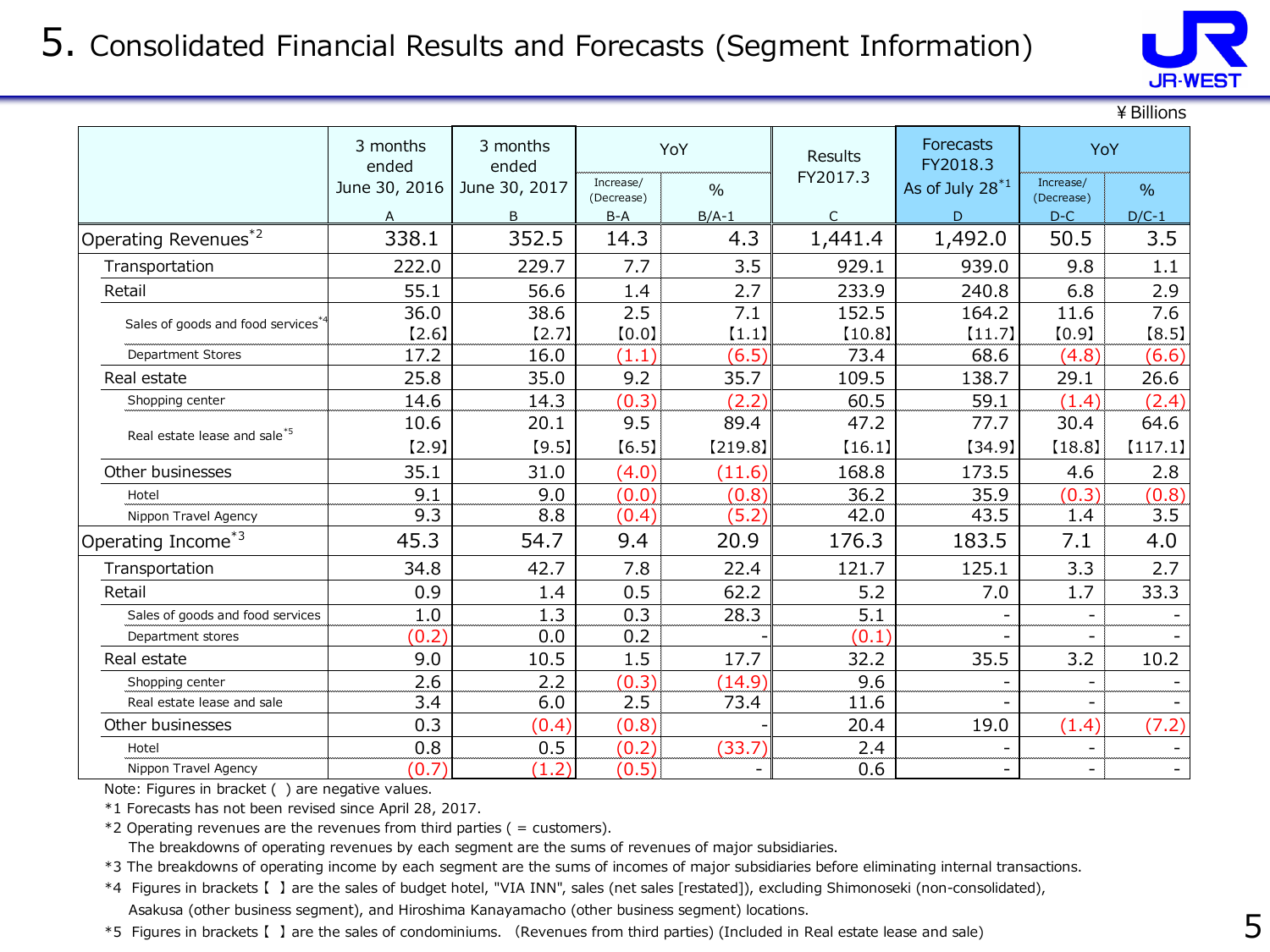

|                                        |                         |                        | ¥ Billions                                   |
|----------------------------------------|-------------------------|------------------------|----------------------------------------------|
|                                        | As of March 31,<br>2017 | As of June 30,<br>2017 | <b>Difference</b><br>increase/<br>(decrease) |
|                                        | $\mathsf{A}$            | B                      | $B-A$                                        |
| <b>Assets</b>                          | 3,007.8                 | 2,960.6                | (47.2)                                       |
| <b>Liabilities</b>                     | 1,975.2                 | 1,905.5                | (69.7)                                       |
| Net assets                             | 1,032.6                 | 1,055.0                | 22.4                                         |
| Balance of Long-term Debt and Payables | 1,037.9                 | 1,047.3                | 9.4                                          |
| [Average interest rate (%) ]           | [1.97]                  | (1.96)                 | $(0.01)$ ]                                   |
| Shinkansen Purchase Liability          | 104.6                   | 104.6                  |                                              |
| [Average interest rate (%) ]           | [6.55]                  | [6.55]                 |                                              |
| <b>Bonds</b>                           | 534.9                   | 544.9                  | 10.0                                         |
| [Average interest rate (%) ]           | [1.75]                  | [1.74]                 | $(0.01)$ ]                                   |
| Equity ratio $(\%)$                    | 31.3                    | 32.5                   | 1.2                                          |
| Net assets per share $(*)$             | 4,857.50                | 4,969.55               | 112.05                                       |

Note: Figures in bracket ( ) are negative values.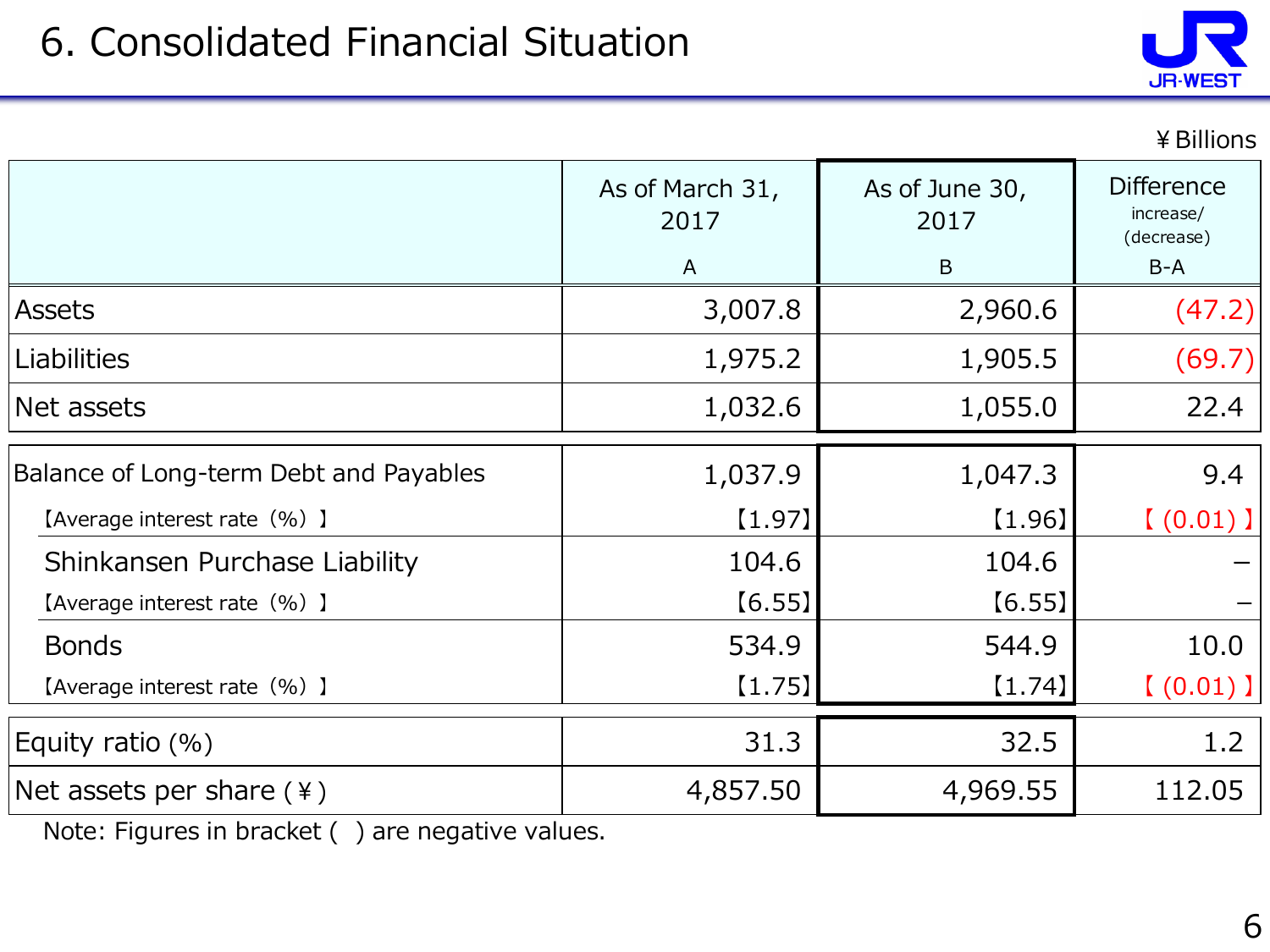| 7 : VUIU DUU                                         |                                 |                                 |                            | <b>JR-WEST</b>                                              |
|------------------------------------------------------|---------------------------------|---------------------------------|----------------------------|-------------------------------------------------------------|
|                                                      |                                 |                                 |                            | Persons, ¥ Billions                                         |
|                                                      | 3 months ended<br>June 30, 2016 | 3 months ended<br>June 30, 2017 | <b>Results</b><br>FY2017.3 | <b>Forecasts</b><br>FY2018.3<br>As of July 28 <sup>*2</sup> |
| ROA (%, Consolidated)                                | 1.6                             | 1.8                             | 6.0                        | 6.1                                                         |
| ROE (%, Consolidated)                                | 3.1                             | 3.7                             | 10.0                       | 11.1                                                        |
| EBITDA (Consolidated) <sup>*1</sup>                  | 83.9                            | 94.6                            | 339.1                      | 348.7                                                       |
| Depreciation (Consolidated)                          | 38.6                            | 39.5                            | 162.7                      | 164.0                                                       |
| Capital Expenditures<br>(Consolidated, own fund)     | 34.2                            | 29.2                            | 192.4                      | 166.0                                                       |
| Capital Expenditures<br>(Non-consolidated, own fund) | 28.0                            | 19.4                            | 159.8                      | 130.0                                                       |
| Safety-related capital expenditures                  | 21.0                            | 13.6                            | 105.0                      | 79.0                                                        |
| Dividends per share $(*)$                            | -                               |                                 | 140                        | 160                                                         |

|                                       | 3 months ended<br>June 30, 2016 |        |        | 3 months ended<br>June 30, 2017                                                                                                       |        | Results<br>FY2017.3 | <b>Forecasts</b><br>FY2018.3<br>As of July $28^{2}$ |        |
|---------------------------------------|---------------------------------|--------|--------|---------------------------------------------------------------------------------------------------------------------------------------|--------|---------------------|-----------------------------------------------------|--------|
|                                       |                                 |        |        | Consolidated   Non-Consolidated   Consolidated   Non-Consolidated   Consolidated   Non-Consolidated   Consolidated   Non-Consolidated |        |                     |                                                     |        |
| No. of employees at the end of period | 48,469                          | 26,846 | 49,184 | 26,512                                                                                                                                | 47,382 | 25,821              |                                                     |        |
| Financial Expenses, net               | (5.5)                           | (5.0)  | (5.0)  | (4.5)                                                                                                                                 | (21.6) | (21.0)              | (20.4)                                              | (19.7) |
| Interest and dividend income          | 0.1                             | 0.6    | 0.1    | 0.6                                                                                                                                   | 0.6    | 1.1                 | 0.6                                                 | 1.1    |
| Interest expenses                     | 5.7                             | 5.7    | 5.2    | 5.2                                                                                                                                   | 22.3   | 22.2                | 21.0                                                | 20.8   |

Note: Figures in bracket ( ) are negative values.

 $*1$  EBITDA = Operating Income + Depreciation + Amortization of goodwill